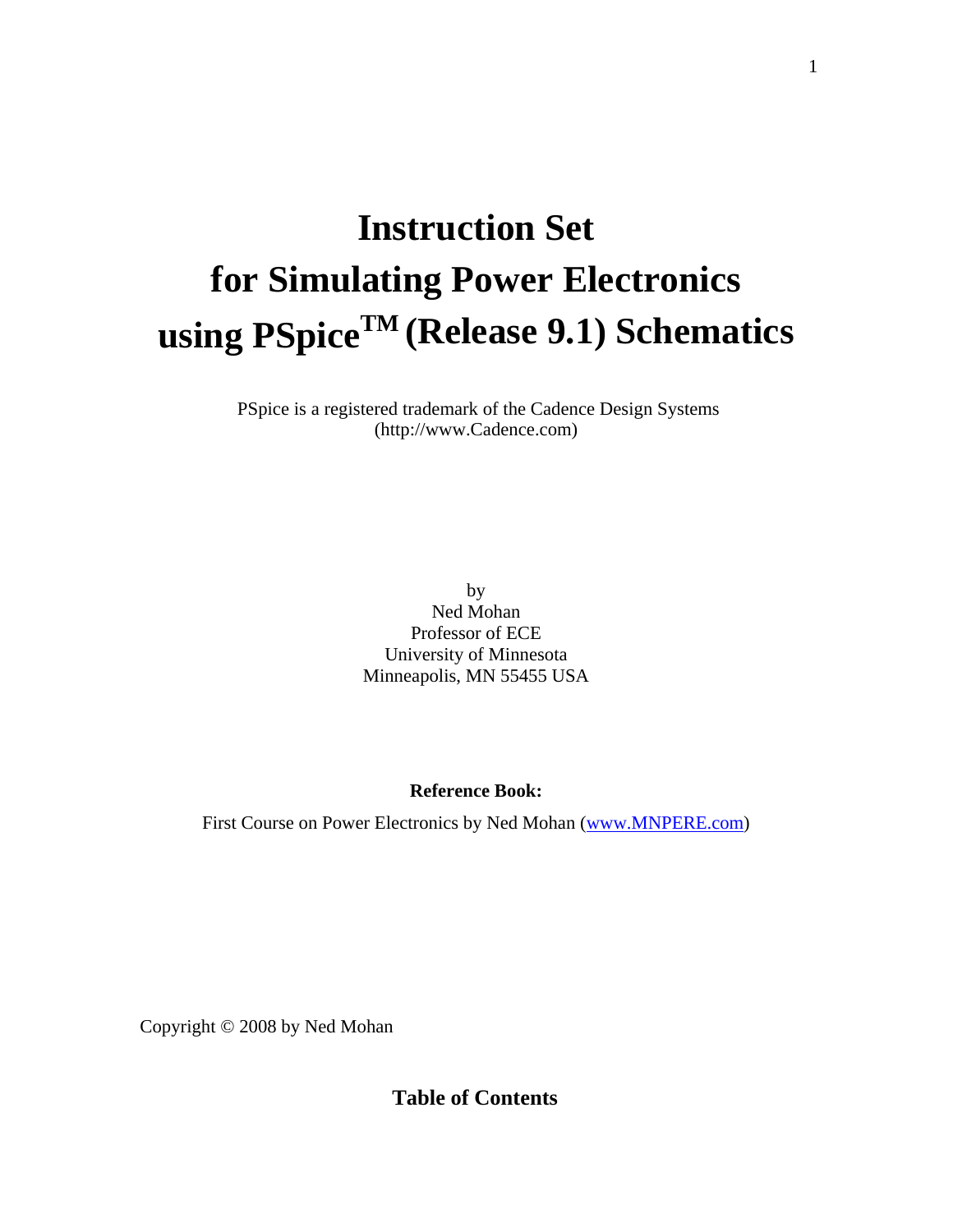|    |                                                              | Page |
|----|--------------------------------------------------------------|------|
| 1. | Introduction                                                 | 3    |
|    | 1.1 Installing PSpice from PE Book CD                        |      |
|    | 1.2 Simulation as a Three-Step Process                       |      |
|    | 2. Getting Started Using an Example                          | 3    |
|    | 2.1 Open a Schematic File                                    |      |
|    | 2.2 Simulate                                                 |      |
|    | 2.3 Plotting Results using Probe                             |      |
|    | 3. Getting to know PSpice by an Example                      | 4    |
|    | 3.1 Schematic on the screen                                  |      |
|    | 3.2 Setting up the Simulation Profile                        |      |
|    | 3.3 Probe Setup for Plotting                                 |      |
|    | 4. Drawing a Schematic from Scratch                          | 7    |
|    | 4.1 Linking the symbol libraries to the schematic            |      |
|    | 4.2 Bringing parts to the schematic                          |      |
|    | 4.3 Setting up Simulation Profile                            |      |
|    | 4.4 Running the Simulation                                   |      |
|    | 5. PSpice-Supplied Libraries and Components                  | 9    |
| 6. | Library First_Course_PED                                     | 11   |
| 7. | <b>Fourier Analysis</b>                                      | 12   |
|    | 8. Parametric Analysis                                       | 12   |
|    | 9. Performance Analysis in Probe                             | 12   |
|    | 10. Analysis of Waveforms using built-in Macros within Probe | 12   |
|    | 11. Frequency Domain Analysis                                | 13   |
|    | 12. Avoiding and Overcoming Convergence; Other Useful Hints  | 14   |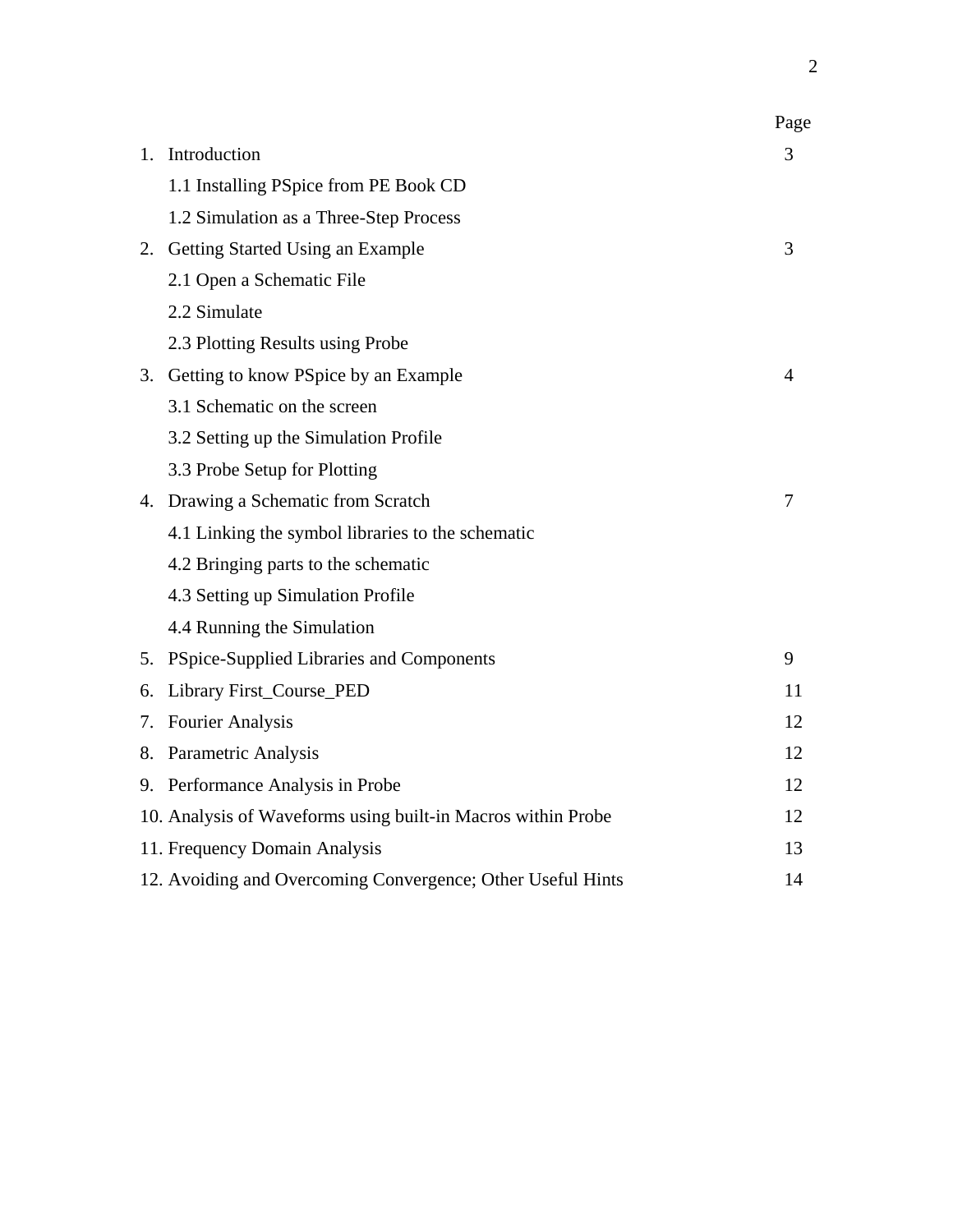# **1. Introduction**

## **1.1 Installing PSpice**

The CD accompanying the Reference Book (First Course on Power Electronics by Ned Mohan and published by www.mnpere.com) contains the files needed for installing the evaluation version of PSpice 9.1. Follow the instructions in the file: Readme\_PSpice.doc.

## **1.2 Simulation as a Three-Step Process**

- 1. Open a circuit file under Schematics
- 2. Simulate
- 3. Plot results using Probe.

## **2. Getting Started Using an Example**

(Note: Selecting and clicking refer to clicking the left mouse button once.)

## **2.1 Open a Schematic**

- To open the schematics editor, click on the following: Start Programs PSpice Student – Schematics.
- Under the 'File' menu, click on 'Open' and select 'Schematics' for file types. Navigate or type in the following filename with the full path name, for example, C:\ FirstCourse\_PE\_Book09\buckconv.sch and click on 'Open' button.



Fig. 1 Schematic file "Buckconv.sch"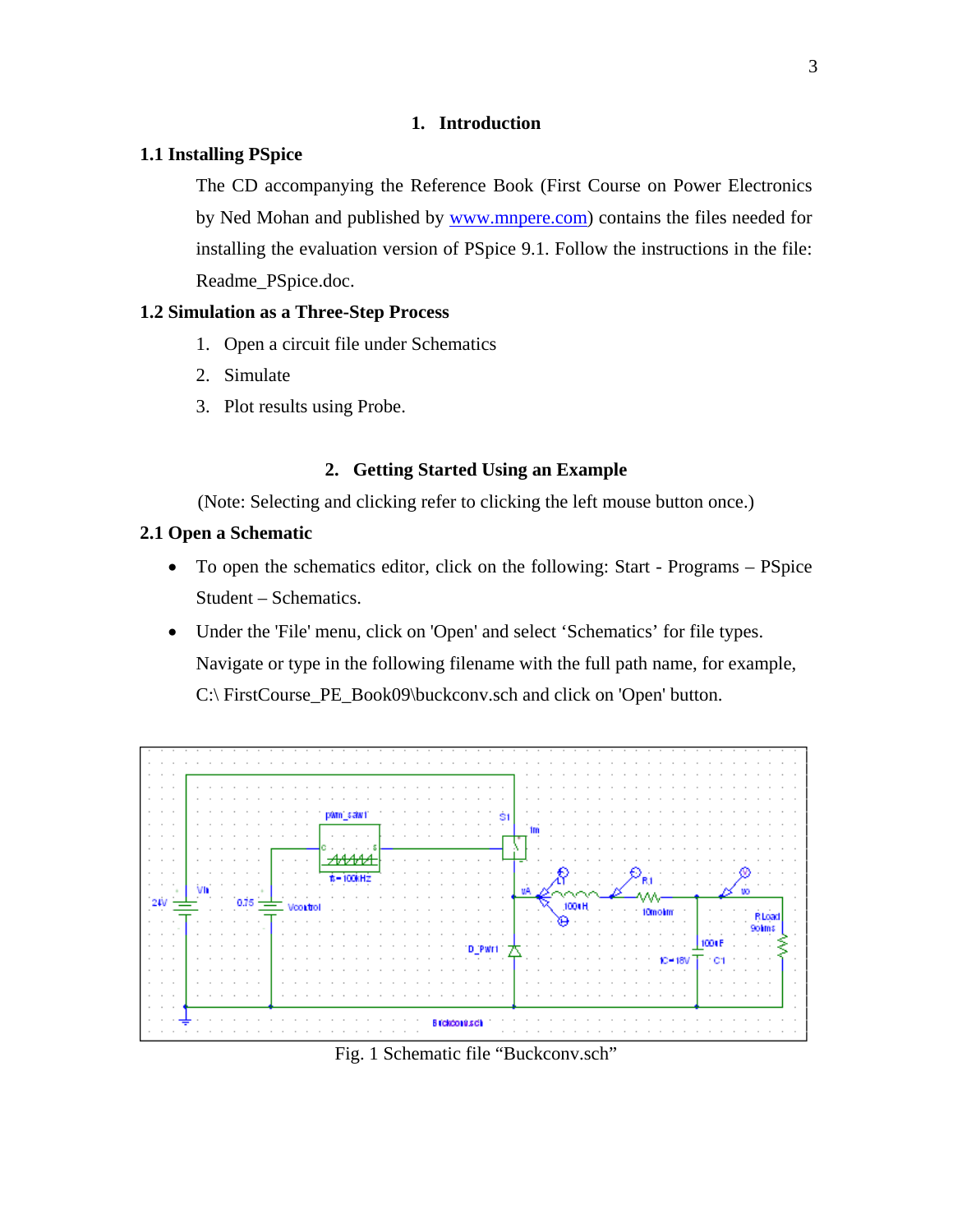# **2.2 Simulate**

- Get familiar with the icons on the upper toolbars and the right-side toolbar by placing the cursor on each icon and waiting a few seconds for the explanation.
- Click on the run icon  $\mathbb{R}$  to simulate (or under the 'Analysis' menu, click on 'Simulate').
- The PSpice simulation status window shows up which indicates the simulation status.
- This simulation is set up to run Probe automatically to plot the voltage and current, selected by the markers in the schematic, at the end of the simulation.

### **2.3 Plotting Results using Probe**

- Look at the plotted results. Probe has created this plot using the raw plot points in the file Buckconv.dat created by the transient simulation.
- Exit probe by clicking on two 'X' buttons on the upper-most right hand corner.

## **3. Getting to know PSpice by an Example**

#### **3.1 Schematic on the screen**

Now, we will explore various components, which make up the buck-converter schematic on our screen. Note that PSpice is case insensitive, that is, uppercase and lowercase letters mean the same. We have the option of using the following suffix letters to indicate various power-of-ten:

| Suffix      | value                      |
|-------------|----------------------------|
| $\mathbf f$ | $10^{-15}$                 |
| p           | $\frac{10^{-12}}{10^{-9}}$ |
| n           |                            |
| u           | $10^{-6}$                  |
| m           | $10^{-3}$                  |
| $\mathbf k$ | 10 <sup>3</sup>            |
| meg         | 10 <sup>6</sup>            |
| g           | 10 <sup>9</sup>            |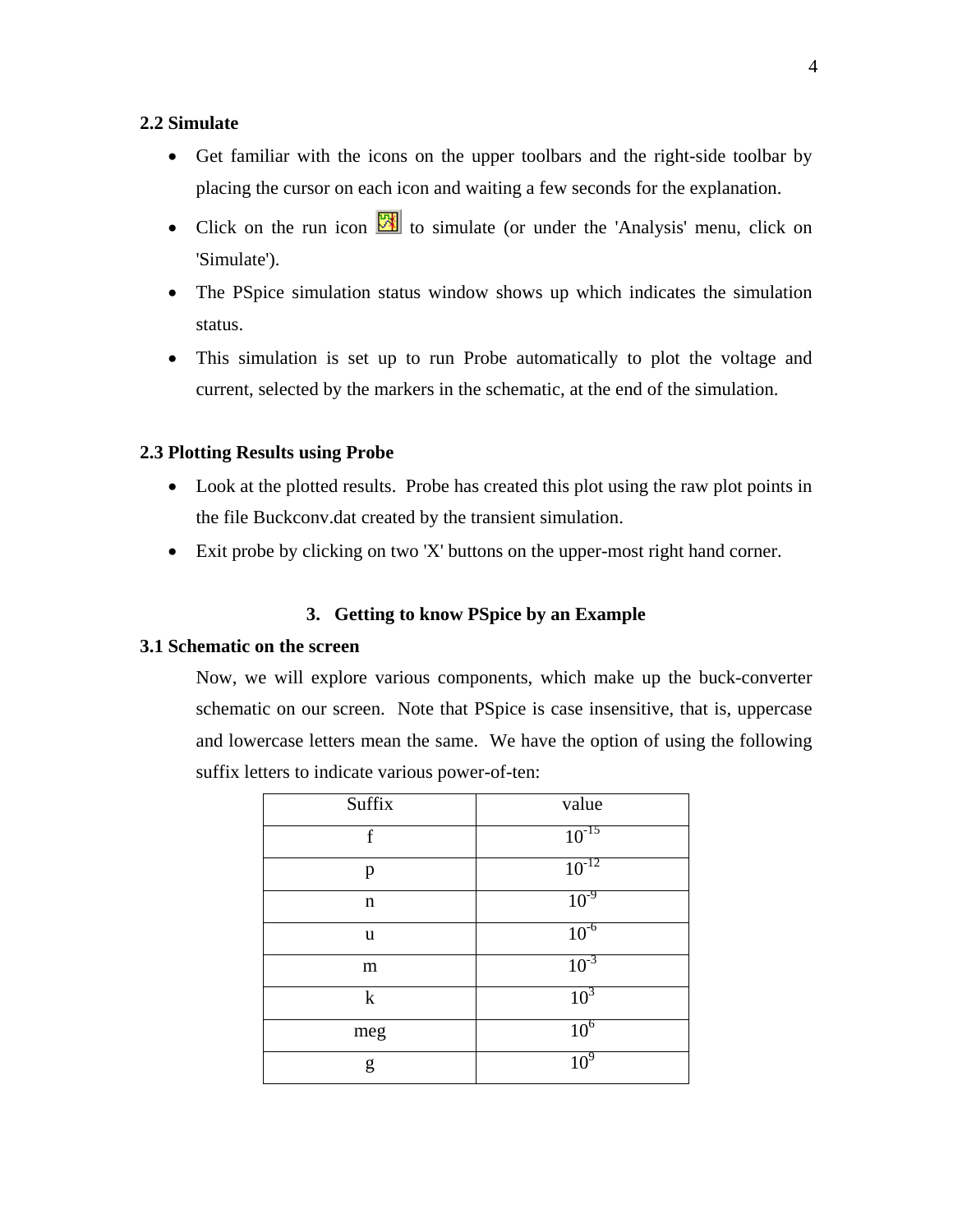- Each circuit should have one node designated as the ground node, which is connected to the 'AGND' symbol.
- Select and double click on the DC voltage source 'Vd'. A dialog box opens up. Uncheck "Include Non-changeable Attributes" and "Include Systemdefined Attributes". The dialog box then displays only the properties we would normally want to change. For the dc voltage source, we have only one property o modify – 'DC'. Click on the entry 'DC' in the list box, and enter the value in the edit field above. Click 'Save Attr' to register the change. If you want to display the value on the schematic page, click 'Change Display', and select the required option under 'What to Display'.
- Double click on the inductor symbol. The inductor has a value of '5uH' where 'u' stands for 'micro' and 'H', the unit of inductance, is ignored by the program. The initial inductor current is A given in the 'IC' field. The inductor current direction is defined from pin1 to pin2.
- Similarly, double click on the capacitance (at the corner of one of its plates) and verify that it also can be assigned an initial condition. The capacitor voltage polarity is defined as the voltage at pin1 with respect to pin2.
- The diode in this schematic is a component in the symbol library First\_Course\_PED supplied with your diskettes (with a part name 'D\_pwr'). It uses a device model 'd' built-in within PSpice. Select the diode by double clicking near the cathode plate of the symbol and observe that its only parameter that can be changed is its resistance 'rs', which at present is assigned a value of  $1 \text{m}\Omega$ .
- The switch is a voltage-controlled switch which is a part 'v-switch' in First\_Course\_PED. This switch symbol uses the PSpice model of a voltagecontrolled switch designated by 'vswitch' which has a very low resistance RON in its on-state, when the control voltage is greater than VON. When the control voltage is less than VOFF, the switch is represented by a very high resistance ROFF. The default values are as follows: RON=1 ohm, ROFF=1E+6 ohm, VON=1 V, and VOFF=  $0 \text{ V}$ . Note that the current through this switch can flow in either direction when the switch is on. Double click on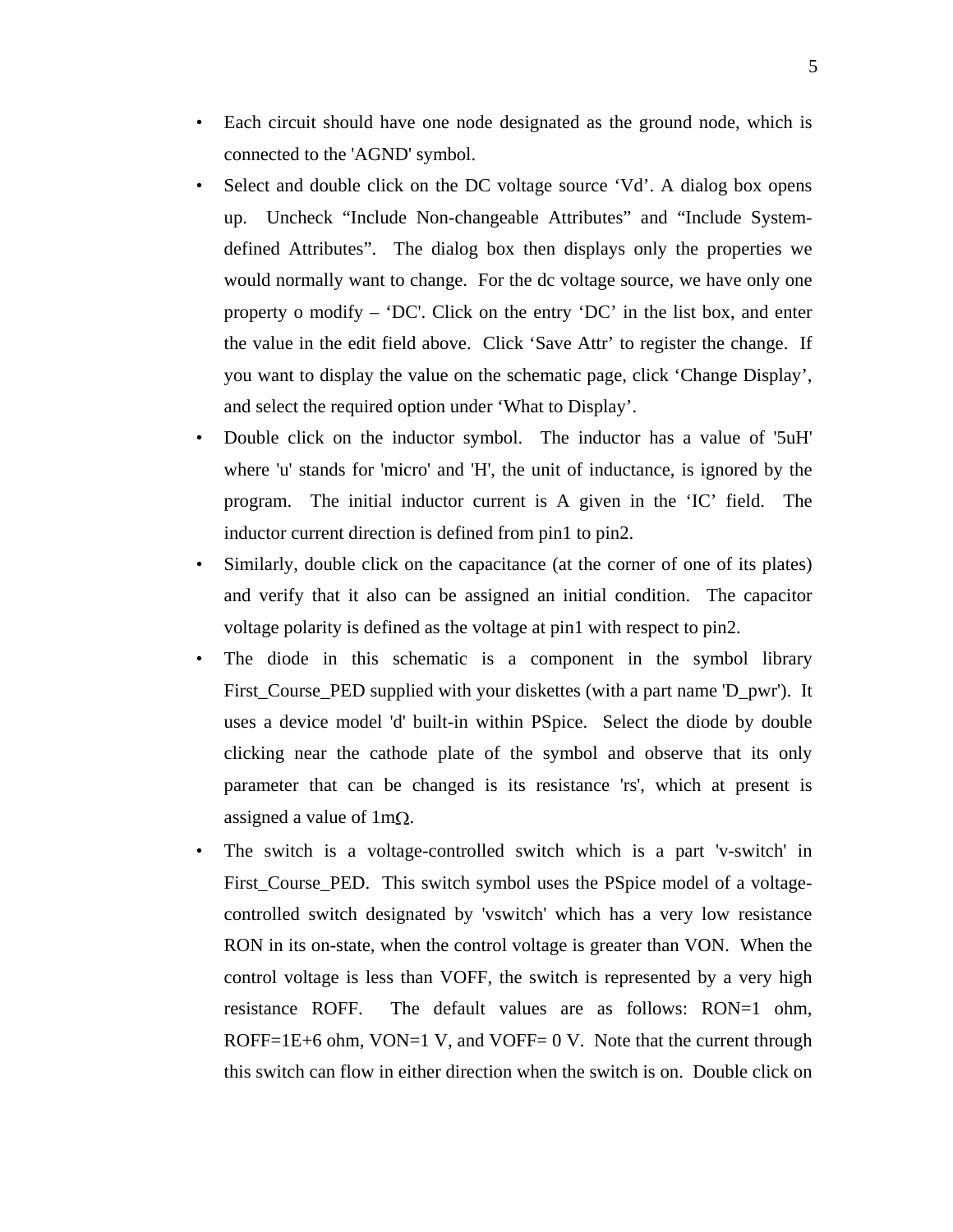this switch. Only its on-state resistance 'ron' can be changed, which, at present, is assigned a value of  $1m\Omega$ .

- In the PWM controller, the control voltage is compared with a high frequency sawtooth waveform, which establishes the switching frequency  $f_s$  which in this circuit is 100 kHz. The symbol PWM\_SAW comes from the PE\_Lib1 library. It has two terminals: *c*, where the control voltage is applied and *s*, where the output is provided to control the switch.
	- ♦ Double-click on the symbol of the PWM controller to see the subschematic which makes it up. The control voltage at the *c* terminal is subtracted by a sawtooth waveform generated by a voltage source. Double click on the voltage source symbol and notice that in this 'VPULSE' source, the initial voltage level V1 is *0V*. It rises to V2 of *1V* with a delay time TD of *0s*, a rise time TR of nearly *1/fs*, and a fall time TF and a pulse width PW, both nearly *zero*. The period PER is  $1/f_s$ . Ideally, the rise time should be  $1/f_s$ , and the fall time and the pulse-width should be zero. In order to avoid convergence problems in PSpice, the fall time and the pulse width are given a small but finite value of *0.01 us*. Notice that { } and @ are needed in this hierarchical arrangement, where the value of the frequency  $f_s$  is passed on from the buck schematic where it can be changed. The ABM block takes in two inputs, which are processed as per the EXP1 attribute. Notice how the two inputs are referenced in 'EXP1'.
- In the schematic, the Markers are placed on nodes for plotting their voltages and on component pins for currents going into those pins. Under the 'PSpice' menu, select 'Markers' and see that we have a choice of markers: voltage level (with respect to ground), differential voltage across two nodes, current into pin (or terminal) of a component, as well as advanced markers (such as voltage in dB) that become available if appropriate to the simulation.
- Note that all the components are connected by wires.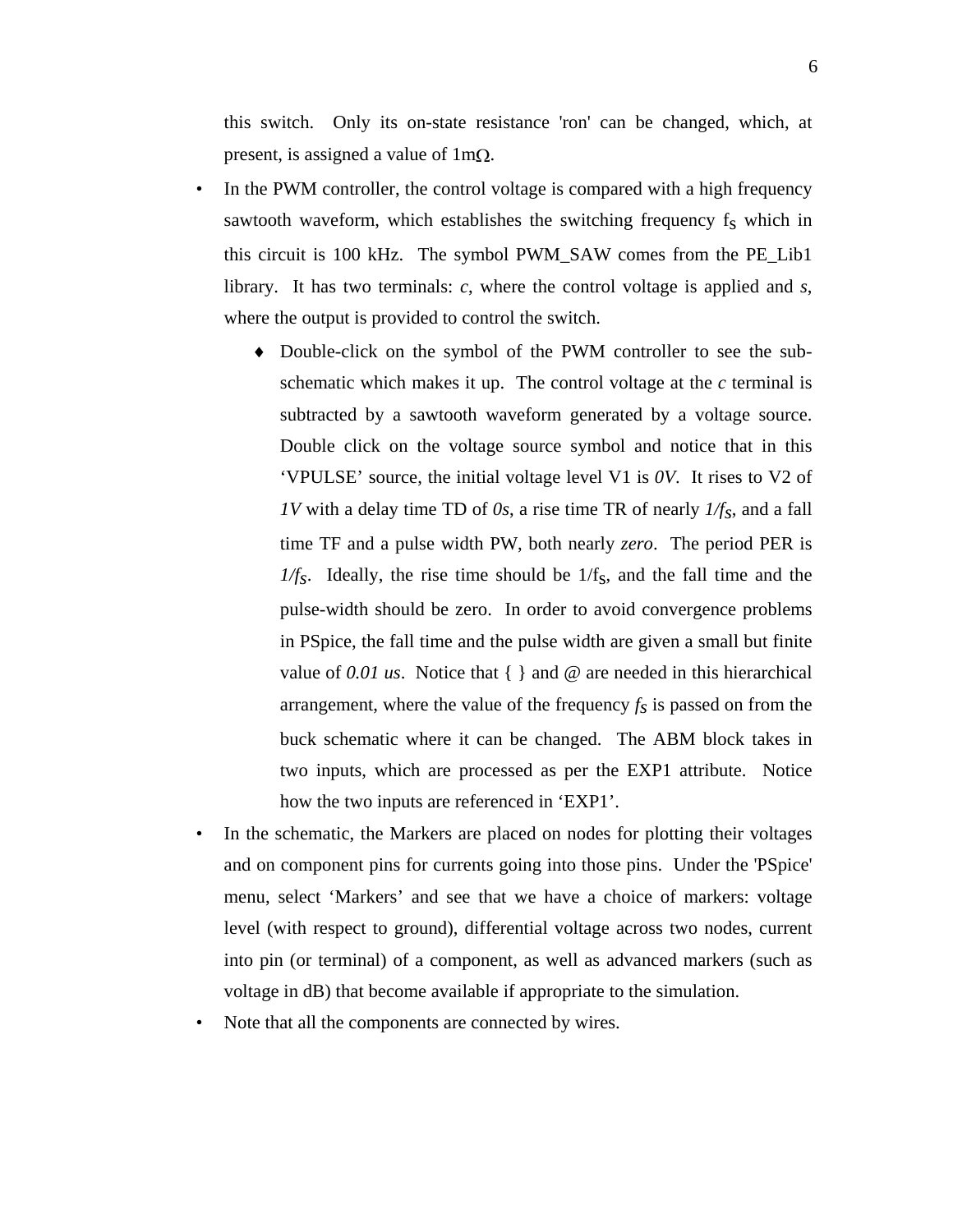#### **3.2 Setting up the simulation**

Under the 'Analysis' menu click 'Setup'. In the dialog box that appears, make sure that the checkbox near 'Transient' pushbutton is checked. Click on 'Transient' to edit the settings for transient analysis. The most important parameters for transient analysis are *Final Time*, the time till which the simulation is to be run, and *Step Ceiling*, the maximum time step the simulation can use. Also, make sure that *Skip initial transient solution* is checked. This prevents the program from calculating its own initial conditions based on bias-point calculations; rather the user-supplied initial conditions, if any, are used.

To setup probe, from 'Analysis' menu, click 'Probe Setup'. Notice that 'Automatically run Probe after simulation' is selected under 'At Probe Startup'. Select the 'Data Collection' tab where 'All' is selected. There is also a button for 'At markers only'. This option is important; it should be selected appropriately in a large circuit where collecting data at all nodes for a long transient simulation may result in an excessive simulation time and in a very large data file.

#### **4. Drawing a Schematic from Scratch**

Now, we will draw the same buck-converter schematic from scratch.

- Close the current schematic by clicking on the 'x' button the upper-right corner, discarding any changes.
- Go to the 'File' menu and click on 'New'. A new schematic window opens.

#### **4.1 Linking the needed symbol libraries to this schematic**

Before we bring in parts, make sure that we have the appropriate symbol libraries available for this schematic. Normally, a new schematic will have all the default PSpice libraries loaded. However, we will have to make sure that the symbol library supplied with the course is loaded properly. To check if it is so, click on 'Draw' menu, and click 'Place Part', (alternatively, use the toolbar icon ... the Place Parts dialog box, click 'Libraries'. Make sure that 'First\_Course\_PED.slb' is included in the list of libraries. If not, use the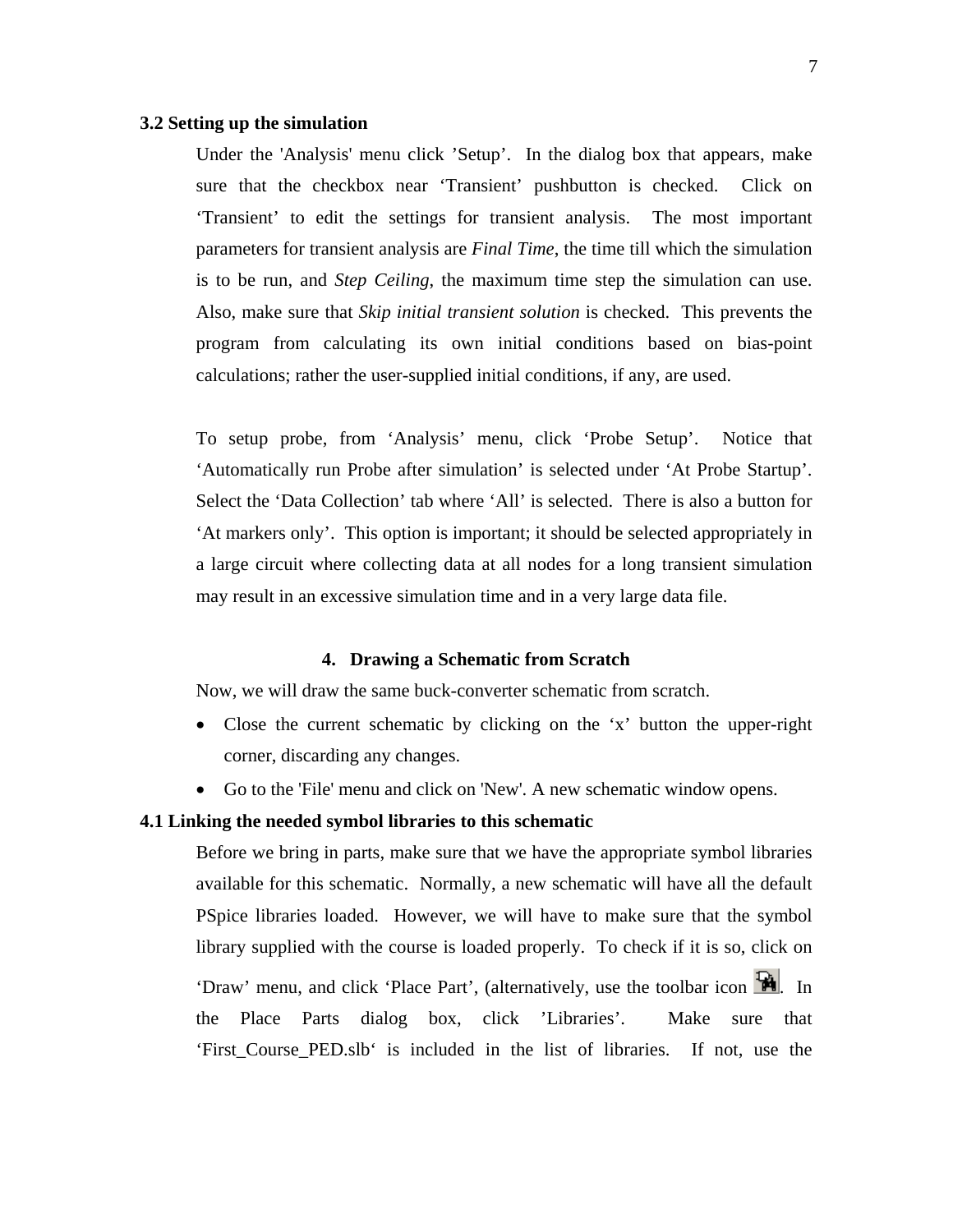procedure given in Sec. 1.6 to add the library. Click 'Cancel to return to the Place Parts dialog box.

#### **4.2 Bringing parts to the schematic**

Click on the place part icon and the dialog box will open up. In the parts list, select 'VDC' (typing the name in the text box above the list helps in quickly searching for the part). Click 'Place& Close'. The dialog box closes, and you should be able to get the symbol of 'VDC' attached to the mouse. Left click the mouse to place the part at the desired location. While moving the part, press 'Ctrl-R' to rotate the part. Once you have placed the part, click 'Esc' to end the operation, or keep placing copies of the part by left-clicking the mouse on other locations on the schematic.

Do the same with the rest of the components to build the schematic in Fig. 1. Notice that the ground to be used is 'AGND'.

To manipulate existing components, select them by left-clicking the mouse. Drag the component to a new location, press Ctrl-R to rotate, and Ctrl-F to flip. To delete the component, press 'Del'.

To connect the components by wire, from 'Draw ' menu, click 'Wire' (icon  $\blacksquare$ from the toolbar). Make sure that the circuit is wired correctly.

#### **4.3 Setting up Simulation**

• Follow the procedure detailed in Sec. 3.2.

## **4.4 Running the Simulation**

- Save the Schematic: Under the 'File' menu, select 'Save'
- Start the Analysis: Start the simulation by clicking on the run icon ...
- Exploring the Probe: Within Probe, explore many possibilities by pulling down various menus. For example in a plot, one or more waveforms can be scaled, waveforms can be labeled, certain portion of the plot can be zoomed in, limits on the axes can be manually specified, two or more waveforms can be combined (for example, multiplied point-by-point) and plotted. More than one plot can be arranged one below the other, another Y-axis can be added.
- Printing Probe Waveforms: With waveforms on the screens select 'Page Setup' from the 'File' menu. Select all margins as 0.5", choose 'Portrait' and '3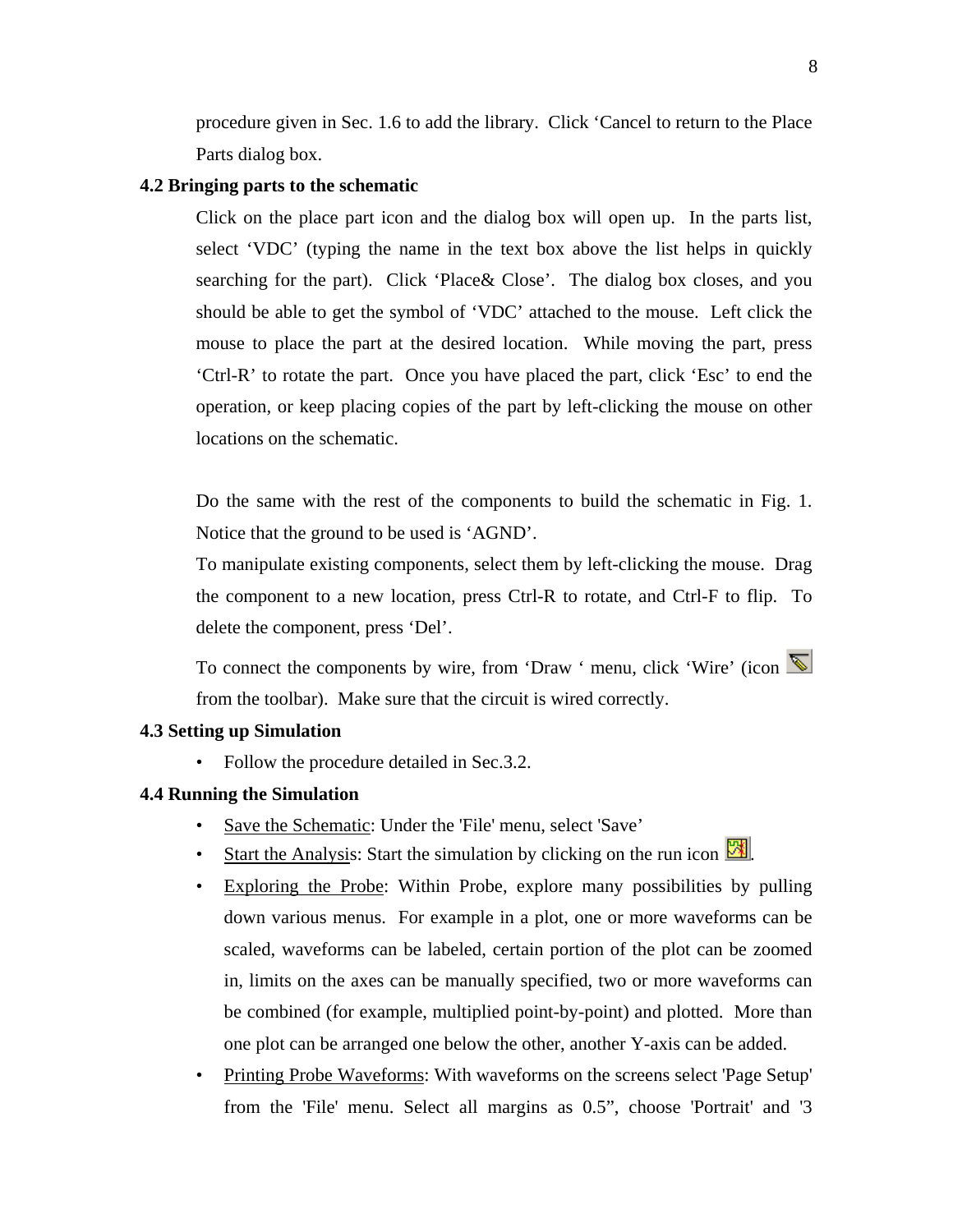plots/page', and cursor information on bottom. Click on 'OK'. Under 'File' menu choose 'Print'. Click on 'OK'.

- Taking the waveforms to a word processor: Under the 'Window' menu, choose 'Copy to clipboard'. Make sure to choose 'Make window and plot backgrounds transparent'. In the 'Foreground' box, check 'Change all colors to black' (unless you have a color printer). Now these waveforms can be pasted into the word processing program.
- Printing the Schematic: Switch to Capture so that your schematic is on the screen. By choosing 'Print' under the 'File' menu will print the entire page which will make the schematic very small. The suggested procedure is as follows: Draw a box around the part of the schematic you want to print. This will select it. Under 'Edit' Menu, click on 'Copy'. Paste it in a word processing program. In Microsoft Word, right click on the pasted schematic and format picture where its size can be adjusted and under 'Picture' tab, choose 'Black and White' in the color box.

### **5. PSpice-Supplied Libraries and Components**

To draw a schematic, we need components which are stored in symbol libraries. All such libraries except for First\_Course\_PED are part of PSpice loaded from the CD-ROM/downloaded file. This section contains the list of components from the PSpice libraries that are most likely to be used in power electronics simulations.

- Passive Components from the Analog library Resistor R, Inductor L, Capacitor C, Coupled Inductors, XFRM\_LINEAR
- Independent Voltage and Current Sources from the Source Library Vdc, Idc, Vpulse, Ipulse, Isin and Vsin. For piece-wise-linear definition of voltage and current as a function of time, use VPWL and IPWL. Note that Vac and Iac are for sweeping frequencies in ac analysis (used in frequencydomain analysis).
- Dependent Voltage and Current Sources from the Analog Library Voltage-controlled voltage source E, Current-controlled current source F, Voltage-controlled current source G, and Current-controlled voltage source H.
- Ground Symbol from the right-side Toolbar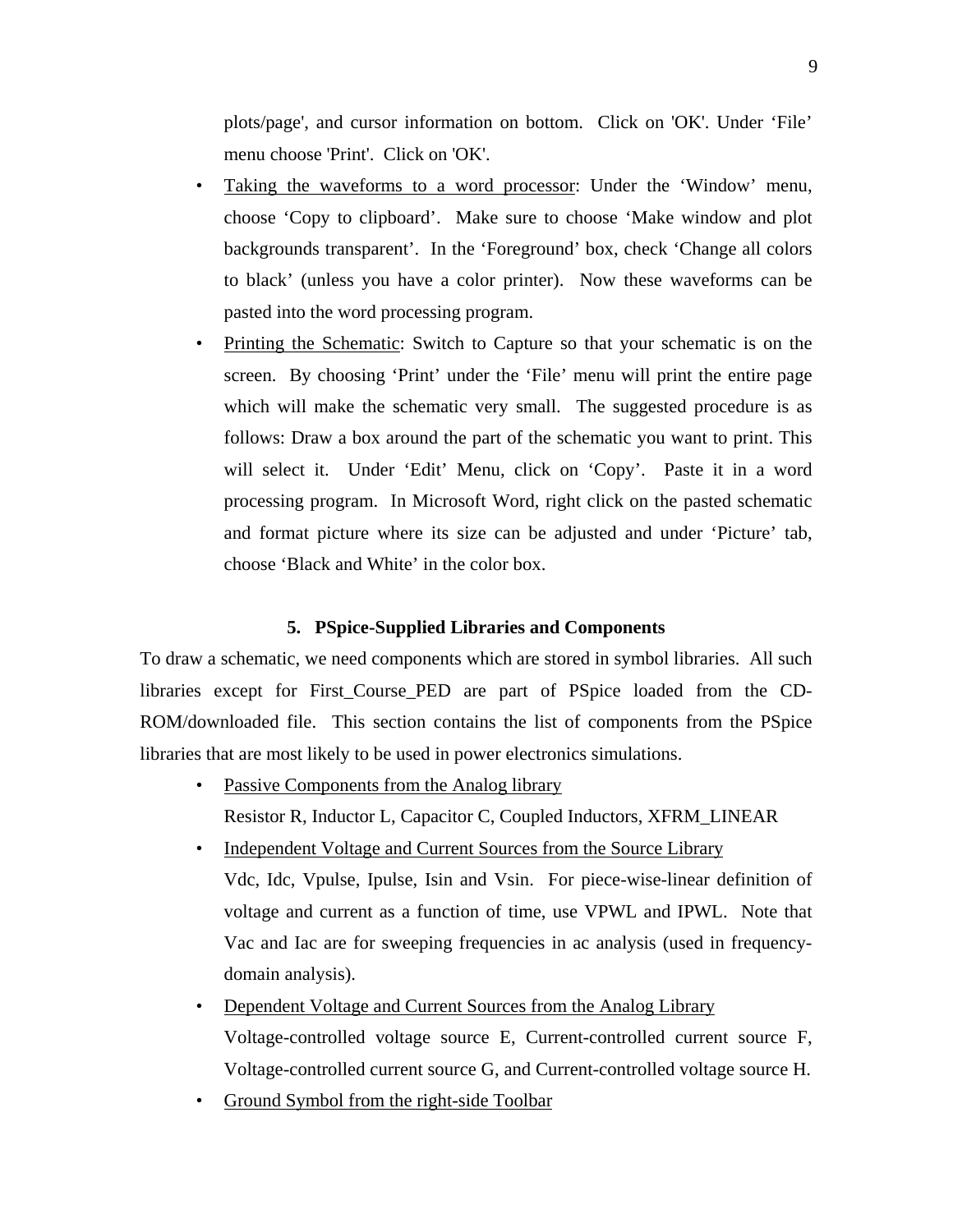The ground symbol to be used for simulations has to be AGND or GND\_ANALOG or GND\_EARTH.

• Avoiding Wires and using Bubble

Select 'BUBBLE' from the parts list (The component is part of library 'Port.slb'. Make sure that the library is linked to the schematic before using the part). By double clicking on the symbol, it can be renamed. Bubbles with the same name connect the nodes to which they are attached.

- Interface ports from library 'Port.slb' Interface ports are used to connect nodes across multiple pages and also for hierarchical connections.
- Analog Controller Modeling using ABM Elements
- Get an ABM element from the ABM library. Make sure that the ABM library is included. The output of this block is a voltage (with respect to ground) equal to the expression in this block. This expression can be changed by double clicking on the expression.
- Get an ABM1 element from the ABM library. The output of this block on the right side is a voltage (with respect to ground) equal to the expression in this block which relates the output to the input voltage  $v$ (%in). This expression can be changed by double clicking on the expression.
- Get an ABM2 element from the ABM library. Similar to the ABM1 element, this element relates output to the two input voltages  $v(\%$  in1) and  $v(\%$  in2). Enter the entire expression in EXP1 and delete EXP2 entirely.
- Get an ABM3 element from the ABM library. Similar to the ABM2 element, this element relates output to the three input voltages  $v(\%$  in1),  $v(\%$  in2) and v(%in3). Double click on the part to edit attributes. Delete EXP2 and EXP3 entirely and enter the expression in EXP1.
- Similar in use as ABM elements, ABM/I, ABM1/I, ABM2/I and ABM3/I elements have an output which is a current source in the direction shown.
- Get the Table element from the ABM library. The output of this element on the right side is a voltage (with respect to ground) related to the input voltage by the transfer curve. This transfer curve can is defined point-by-point with increasing input values. Straight-line interpolation is used between two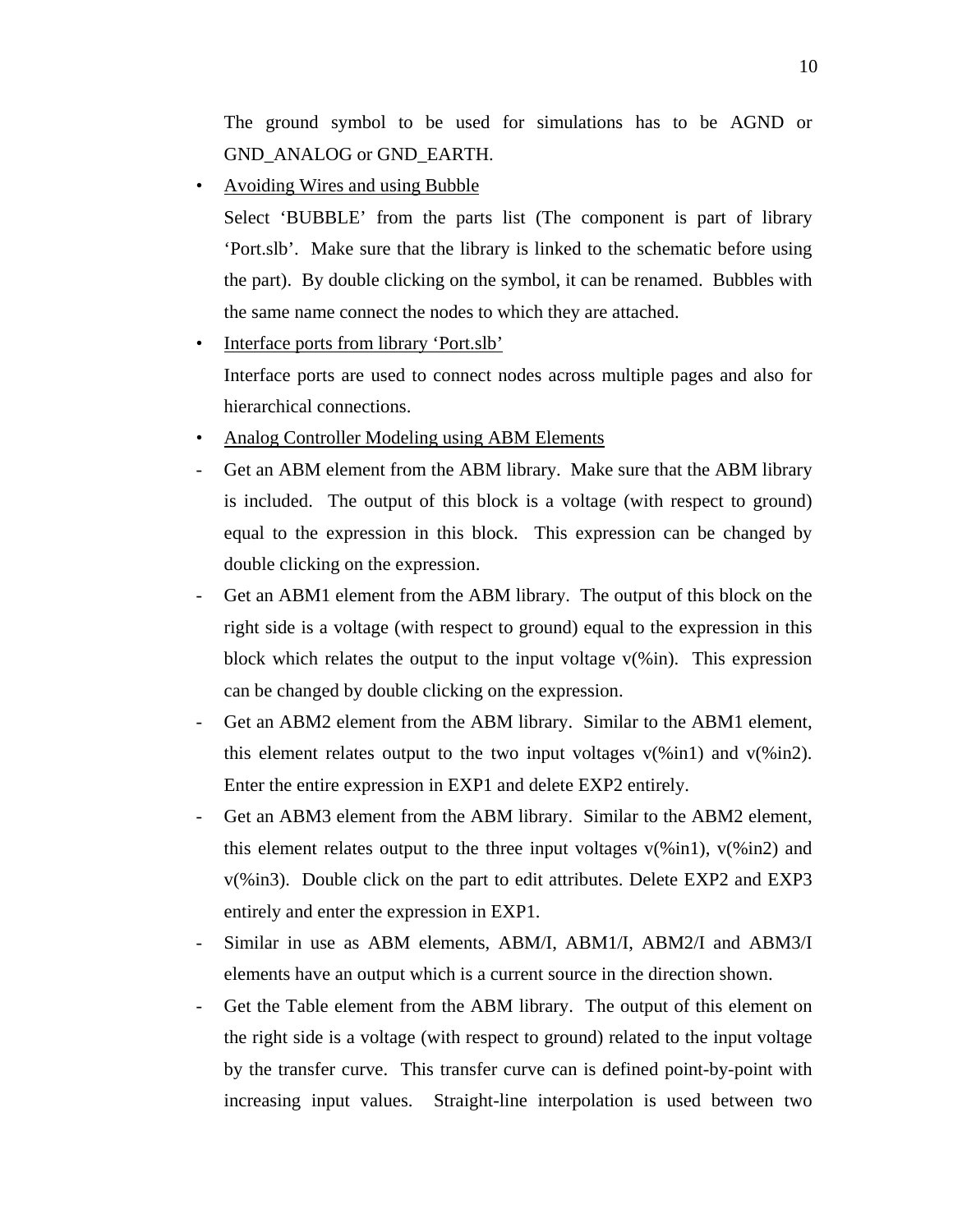successive points. Make sure to delete all default values for this transfer curve.

- Other important elements in the ABM library are: filters (BANDPASS, BANDREJ, LOPASS), DIFF, Gain, INTEG, LIMIT, SOFTLIM, MULT and SUM.
- Analog Controller Modeling using Laplace-Domain Transfer Functions Get a LAPLACE part from the ABM library. Both the numerator and the denominator can be changed by double clicking on them.
- Specifying Parameters by means of PARAM in Special Library Get PARAM from the Special library. Double click on it. Enter the name of the parameter and its value in the fields NAME1 and VALUE1 respectively. Upto three parameters can be set up in the PARAM part. In using these parameters, for example, rather than specifying a numeric value for an inductor, we can specify the parameter name within {} brackets; its value is specified by the PARAM.
- Models for a Power Diode, a MOSFET and an IGBT in EVAL Library The evaluation version of PSpice has a model for a power diode D1N4002, a MOSFET IRF150, and an IGBT IXGH40N60 in EVAL library. (Models for diode MUR2020, and MOSFET IRF640 are included in PE\_LIB1.)

### **6. Library 'First\_Course\_PED': Specially-Designed for Power Electronics**

Components in the library of symbols are specially designed for simulation of power electronic circuits and controllers (not a part of the PSpice Install folder). Each of these libraries can contain a maximum of 15 symbols.

## **7. Fourier Analysis**

After a time-domain simulation, it is possible to perform a Fourier analysis on one or more of the circuit waveforms. This is accomplished as follows (see Exercise 3): With the schematic on the screen, under the 'Transient' tab of the Simulation setup check Enable Fourier in the "Fourier Analysis' box and provide the necessary information.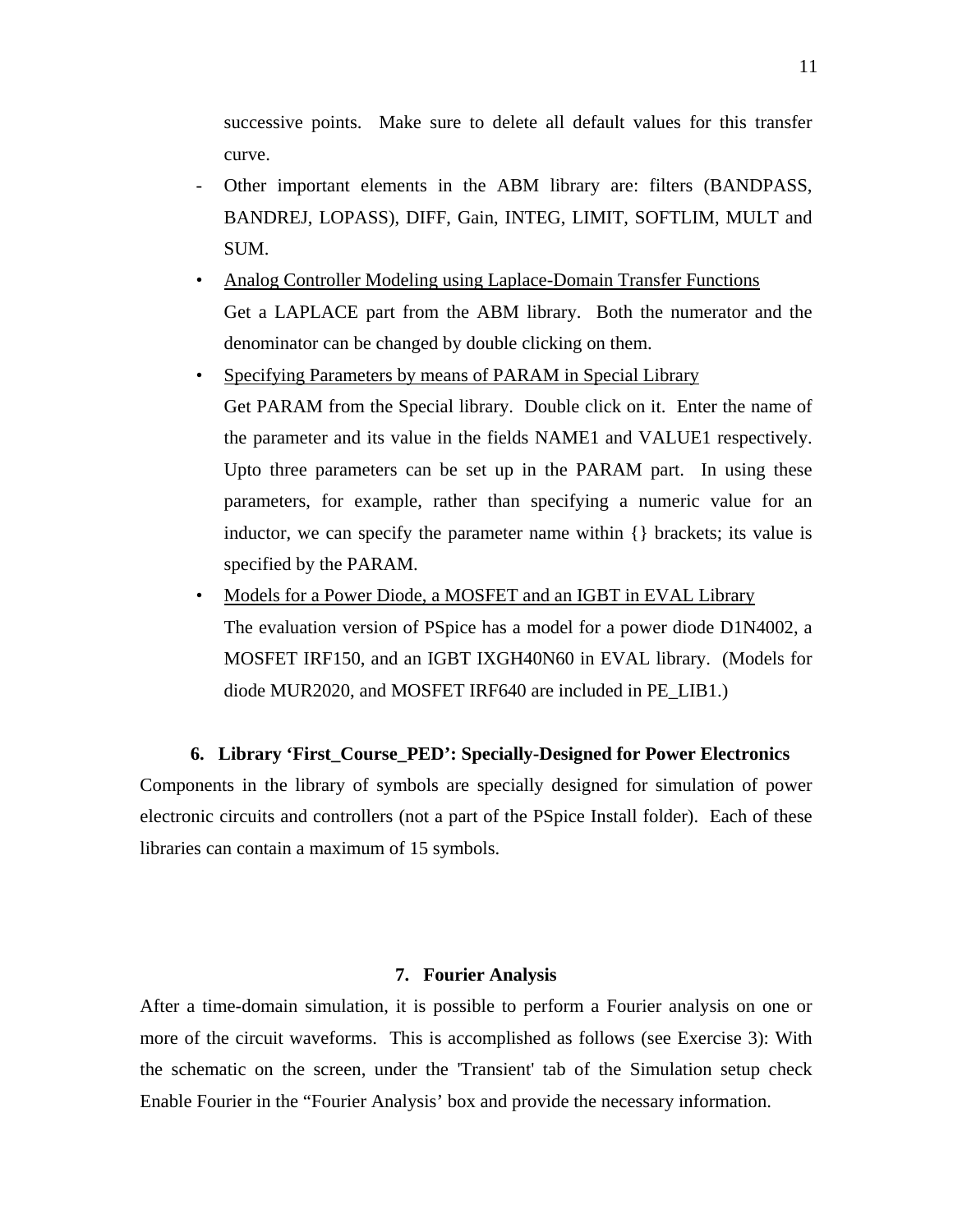Note that the Fourier analysis is performed for the last time period corresponding to the specified center frequency. The phase angle for a sine wave starting (at zero) at time= $t_{final}$ - $t_{period}$  is zero. The amplitudes are in peak values. After the simulation, the Fourier analysis results are contained in the output file, which can be viewed by selecting 'Examine Output' under the 'Analysis' menu.

#### **8. Parametric Analysis**

If an attribute of a component is defined by PARAM as described earlier, then it is possible to perform a parametric sweep. This is accomplished as follows (see Exercise 3): With the schematic on the screen, click on the Simulation Setup icon, select 'Parametric'. Select the global parameter radio button. Give the parameter name and the list of values.

#### **9. Performance Analysis in Probe**

After the results of a parametric analysis are plotted in Probe, pull down the 'Trace' menu and click on 'Performance Analysis...'. Click on 'OK'. Under the 'Trace' menu, click on 'Add'. You will see the built-in Functions or Macros. Choose the desired one and add the trace and other specification, if any, to the Function or Macro. It is possible to use more than one function or Macro in the 'Trace Expression' to evaluate the desired performance. Click on 'OK'.

#### **10. Analysis of Waveforms using built-in Macros within Probe**

Any of the traces can be analyzed within Probe by built-in macros such as RMS, AVG, MIN, MAX, etc. For a frequency-domain analysis, macros such as DB and P (for phase) are available.

#### **11. Frequency Domain Analysis**

1. In Schematics, open the schematic file Buck-Boost\_CCM\_DCM\_Freq\_Analysis.sch. The circuit schematic shown below should appear in Schematics window.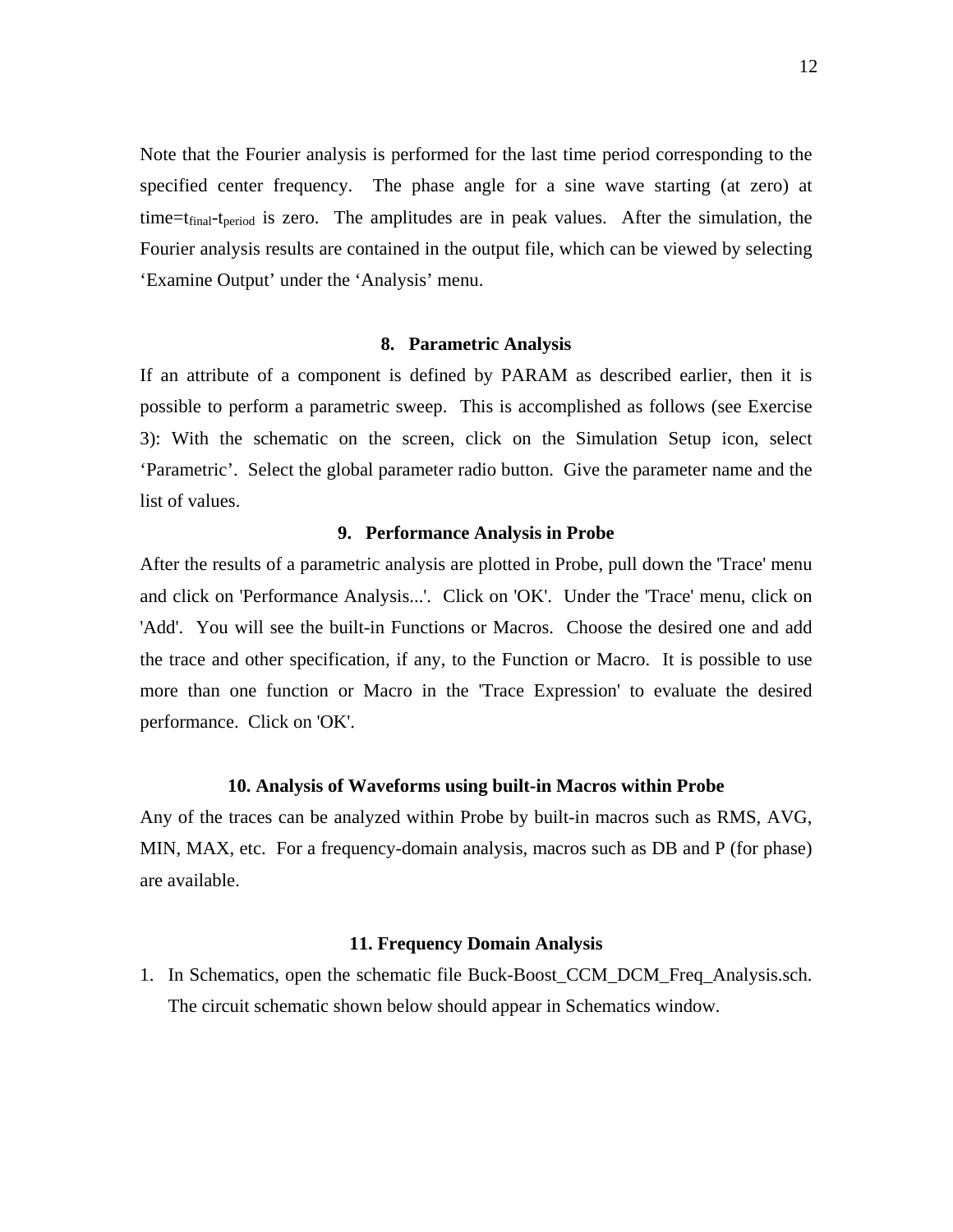

- 2. In the simulation setup, select AC Sweep/Noise' as the Analysis type. The sweep type should be decade and the frequency range should be from 10Hz to 1MHz with 101 points per decade.
- 3. After running the simulation, the Probe window will show the voltage across the load resistor as a function of frequency. This voltage is the transfer function between the output voltage and the input duty cycle since the ac duty cycle (given by V7) is equal to unity. A more conventional gain and phase plot can also be constructed. First pull down the 'Trace' menu in Probe and select 'Delete All Traces'. Then pull down the 'Trace' menu and select 'Add Trace'. From Functions of Macros, select P(). From the 'Add Traces' select V(vo). Click on 'OK'. You'll see a Phase plot on your screen. From the 'Plot' menu, select 'Add Plot to Window'. From the 'Trace' menu, select 'Add Trace' and then DB() from the Functions or Macros. Once again add V(vo). Click on 'OK'. You will see a Gain plot.
- 4. Double click on the X-axis in the bottom plot. Click on 'Axis Variable'. In the 'Trace Expression' window, type in 2\*pi\* in front of Frequency. Click on 'OK'. Click on 'OK' again.
- 5. Select cursor icon from the tool bar. Move cursor to 10K. (Note that the x-axis scale is now in rad/s, not in Hz). On the tool bar, click on 'Mark Label' icon.
- 6. Note: The Parametric Analysis and the Performance Analysis can also be carried out in the frequency-domain.

#### **12. Avoiding and Overcoming Convergence; Other Useful Hints**